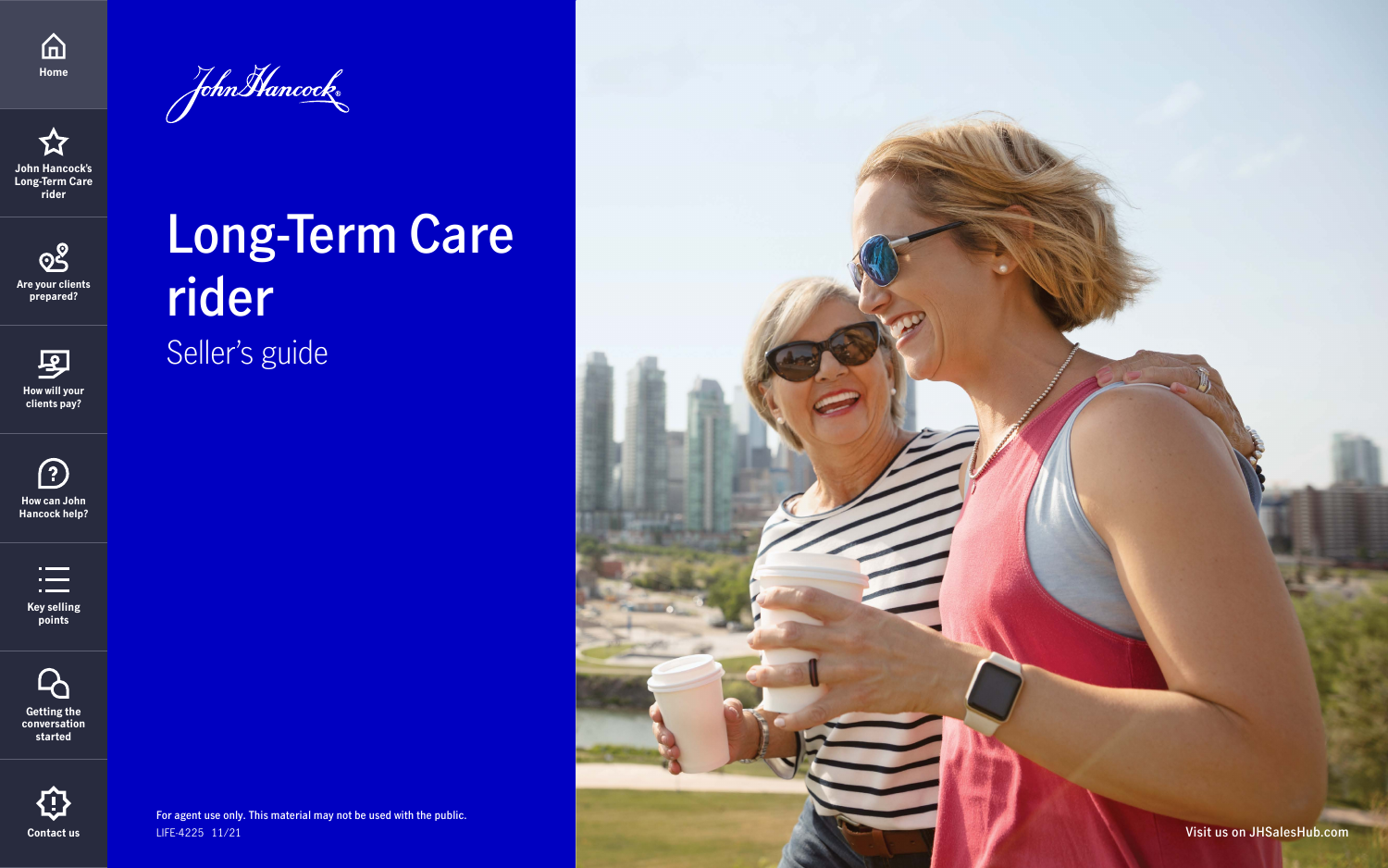### **John Hancock's Long-Term Care rider**

Preparing a comprehensive financial plan should include discussions about "just-incase" scenarios, such as how your clients would handle a long-term care event if it should occur. This guide addresses some questions to consider — and shows how a single-life permanent life insurance policy with a Long-Term Care (LTC) rider<sup>1</sup> from John Hancock offers a very meaningful solution.

**A majority (67%) of individuals polled have done little or no planning** for their own long-term care needs $2$ 



**Many family caregivers taking care of aging parents report being in worse health** compared to five years  $ago<sup>3</sup>$ 

| <b>INSURANCE PRODUCTS:</b> |                                                              |                            |                |  |
|----------------------------|--------------------------------------------------------------|----------------------------|----------------|--|
| <b>Not FDIC Insured</b>    |                                                              | <b>Not Bank Guaranteed</b> | May Lose Value |  |
|                            | Not a Deposit   Not Insured by Any Federal Government Agency |                            |                |  |

**Life insurance has changed a lot over the years** and your clients may not be aware they can also include coverage to

help pay for long-term care

expenses



<span id="page-1-0"></span>









**clients pay?**





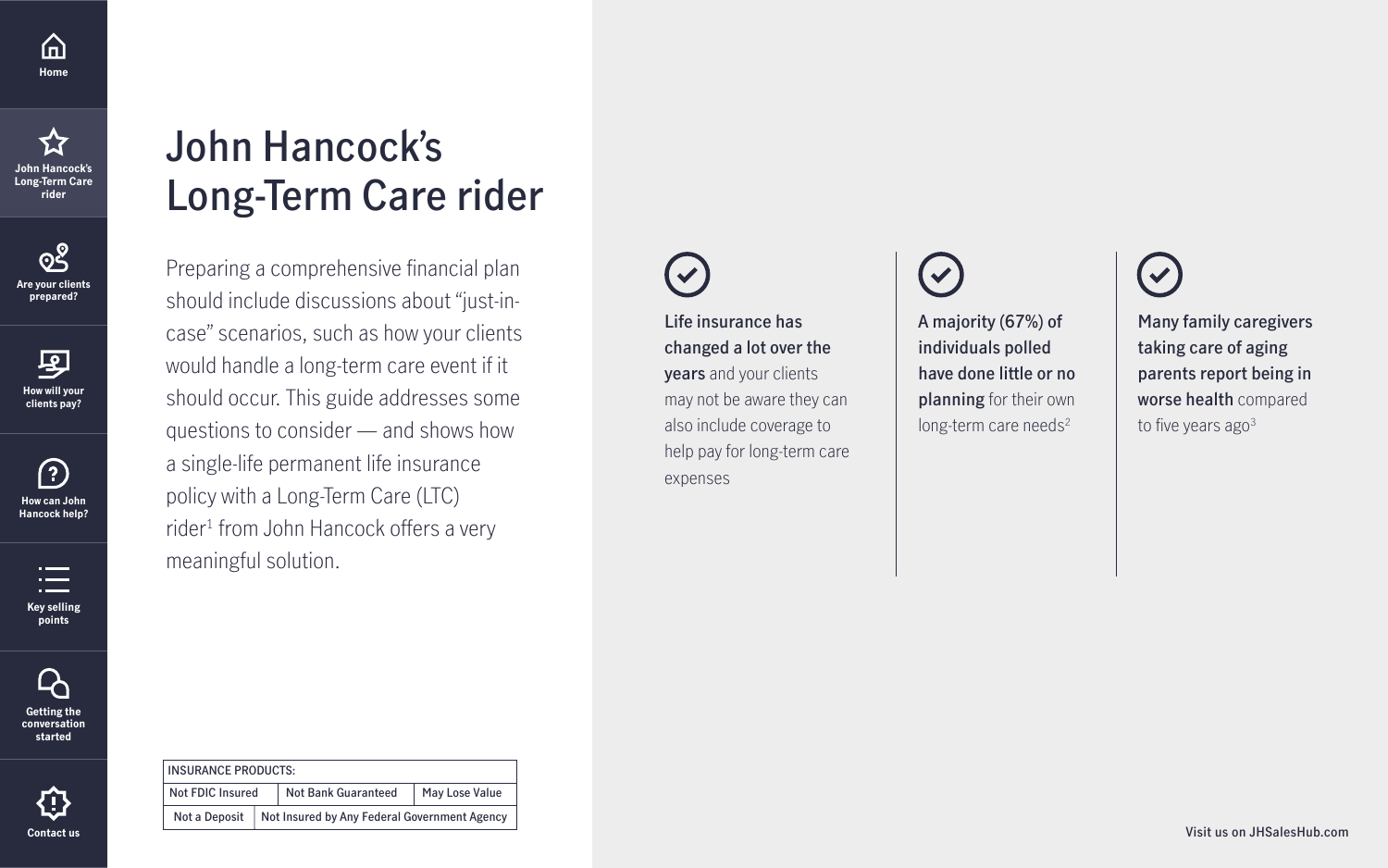### **Are your clients prepared for a long-term care need?**

While no one can predict the future, discussions about what could happen such as the potential need for long-term care — can result in your clients being better prepared. Without a proper plan in place, many are faced with relying on informal caregivers to provide care. Long-term care coverage can help take the responsibility off the family, helping to alleviate the emotional, physical and financial toll that caregiving can place on clients' loved ones, here's why:



**Nursing home: private room** 

**Nursing home:**  semi-private room

**Assisted living facily** 

**Home health care** 

Adult day care

**Care setting**

|       | 2018<br>national-average<br>annual costs <sup>6</sup> | 2018<br>unit cost <sup>6</sup> |
|-------|-------------------------------------------------------|--------------------------------|
|       | \$105,485                                             | \$289 daily                    |
|       | \$92,710                                              | $$254$ daily                   |
| ility | \$56,700                                              | $$4,725$ monthly               |
| aide  | \$37,440                                              | \$24 hourly                    |
|       | \$18,720                                              | $$72$ daily                    |

 $\bigcap$ **How can John [Hancock help?](#page-4-0)**

**Estimates indicate up to 70% of caregivers**  have clinically significant symptoms of depression.5

#### **Nearly 50 million adults in the US**

are providing personal assistance for family members with disabilities or other care needs.4



**The national average for 24-hour home care** or one year in a nursing home is **more than \$105,000.6**

If there is no plan, there are limited options when there is a need for longterm care. Given its high cost, many family members have little choice but to step in and provide this very physically and emotionally demanding care.

### **Are your clients prepared for future costs?**

<span id="page-2-0"></span>



| n — —              |
|--------------------|
|                    |
| <b>Key selling</b> |

**points**







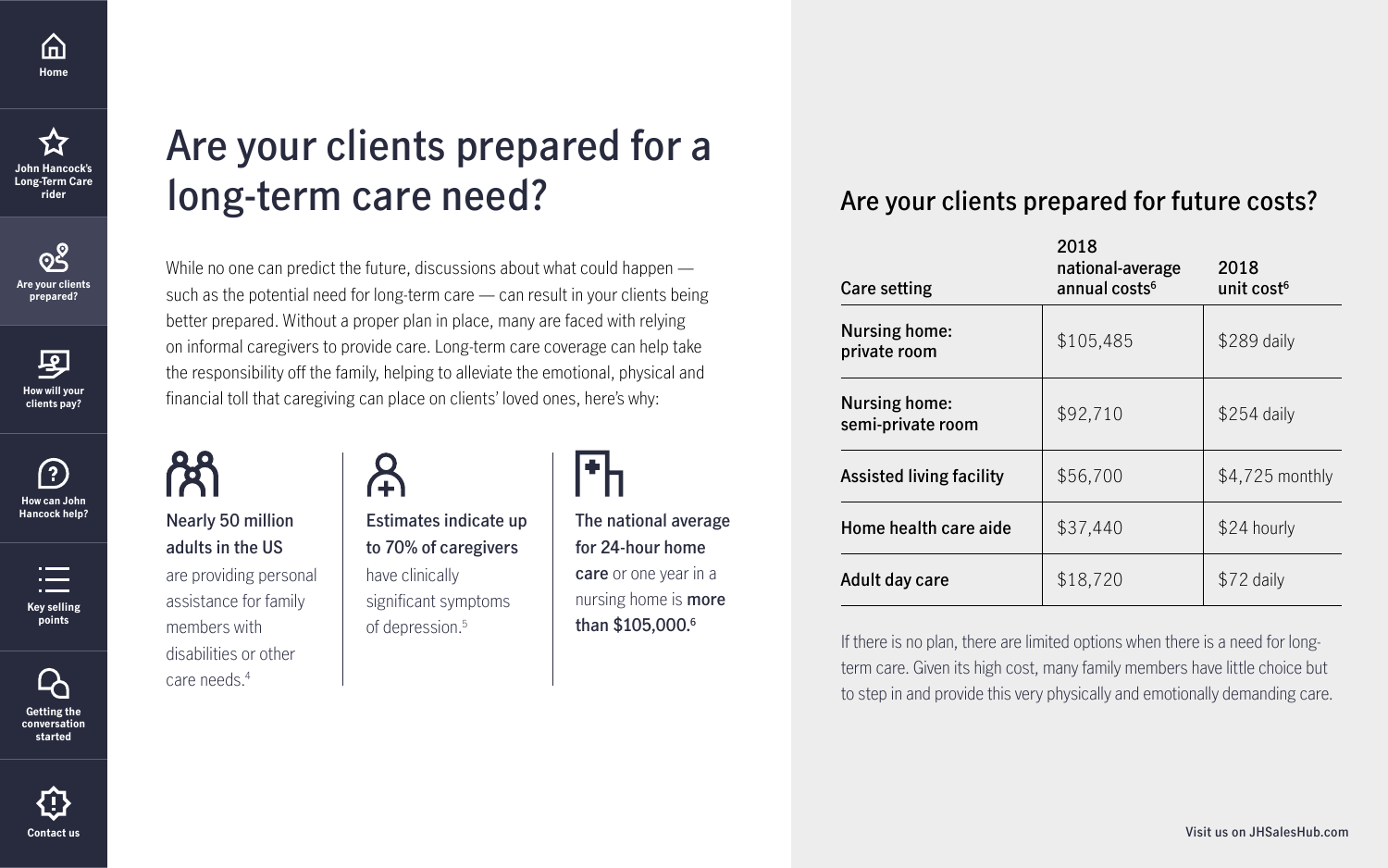## **How will your clients pay for long-term care?**

Your clients may have ideas for how they will handle potential long-term care costs. The following are some common options and talking points to help guide your discussions.

### **How it works**



Your clients should never have to face their long-term care needs alone. When they have a John Hancock life insurance policy with our LTC rider in place, they (and their families) can rest assured we are here to support them every step of the way.

### **"Self-insuring"**

Can put a very significant portion of your clients' retirement income at risk and drain assets they want to leave for a surviving spouse or other heirs.

### **Family members**

Over time, can have a significant impact on an informal caregiver's lifestyle along with their physical, financial and emotional well-being.

### **Medicare**

Only pays for skilled and rehabilitative care not custodial care. May cover a portion of the first 100 days of care, if certain conditions are met.

### **Medicaid**

Available only for the long-term care needs of those with very little income and assets. Typically, pays for care in a nursing home and home care coverage is limited.

### **Standalone LTC insurance policy**

Only pays a benefit if long-term care is needed, so clients may pay premiums for benefit they never use. Good option for clients who don't need life insurance.

### **Long-term care rider with life insurance**

Can be a cost-effective choice, allowing clients to accelerate their life insurance policy's death benefit to help pay for long-term care costs. Any benefits not used for LTC, are paid to beneficiaries on a tax-favored basis.

Policyowner elects their total LTC benefit and their maximum monthly LTC benefit when applying for life insurance policy



Insured is unable to perform two of the six Activities of Daily Living (ADLs) without substantial assistance (bathing, dressing, eating, continence, toileting and transferring), or supervision is required due to a cognitive impairment



Insured satisfies Elimination Period of 90 calendar days



John Hancock reimburses client or care providers for the qualified LTC expenses incurred each month up to the maximum monthly benefit amount



Any benefits not spent for LTC expenses each month can help extend their coverage period and/or will be paid as a death benefit on a tax-favored basis

<span id="page-3-0"></span>

**John Hancock's [Long-Term Care](#page-1-0)  rider**

> **[Key selling](#page-5-0)  points**





**How will your clients pay?**



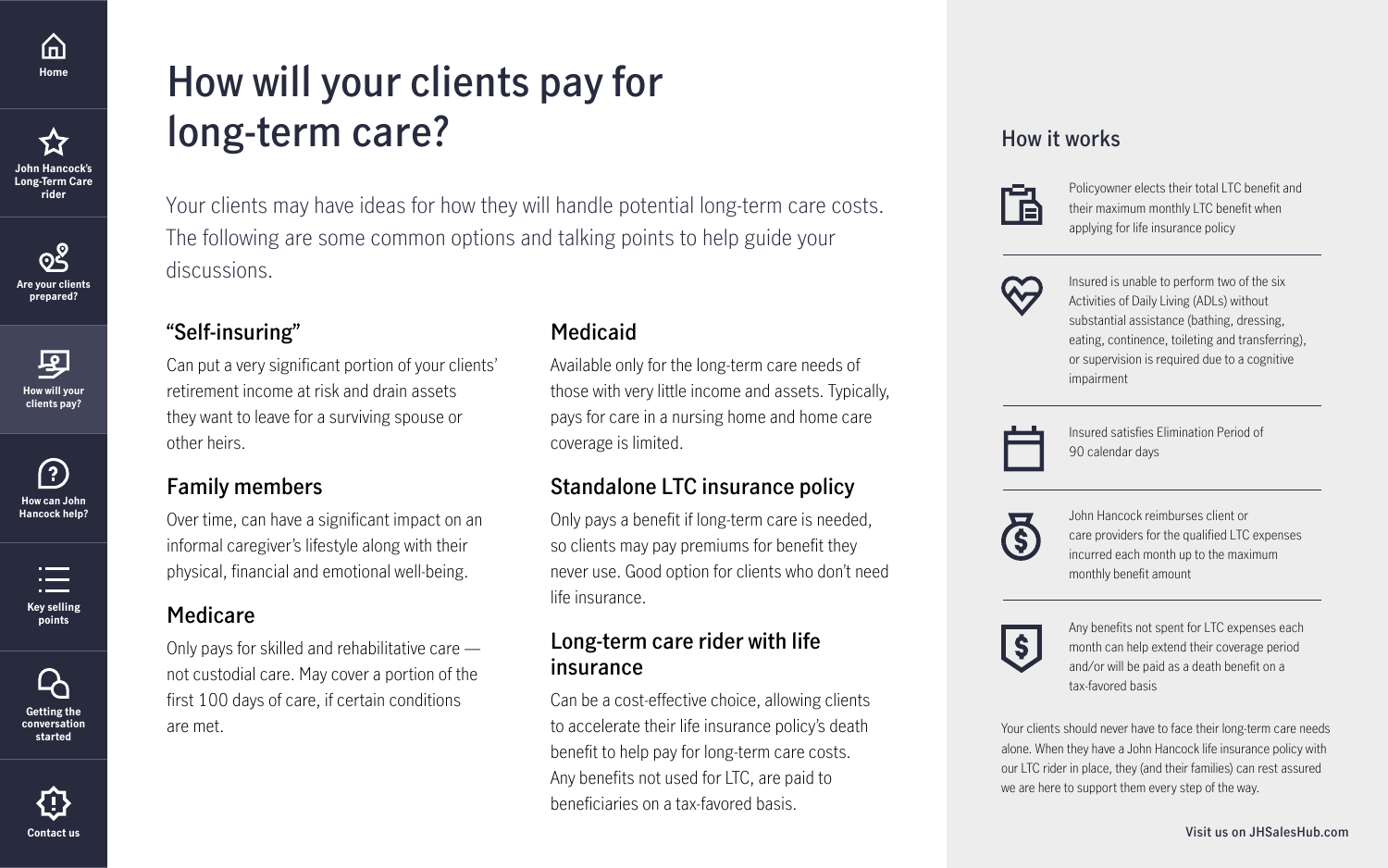### **How can John Hancock help?**

A John Hancock life insurance policy with an LTC rider is a more cost-effective choice than buying separate life and long-term care insurance policies.

### **What's more, this option gives your clients the flexibility to:**

- **Use any portion of their life insurance benefit** to pay long-term care expenses
- **Helps protect the financial portfolio** from the consequences of paying for care over an extended period; and the family from the emotional and physical consequences of providing care informally.
- **Leave a larger legacy,** as any portion of the death benefit not used to pay for care is passed along to beneficiaries on a tax-favored basis at the time of the insured's death.





If your clients have not allocated anything to pay for long-term care, they may end up allocating everything.

<span id="page-4-0"></span>







**[How will your](#page-3-0)  clients pay?**







**[Contact us](#page-7-0) [Visit us on JHSalesHub.com](http://JHSalesHub.com)**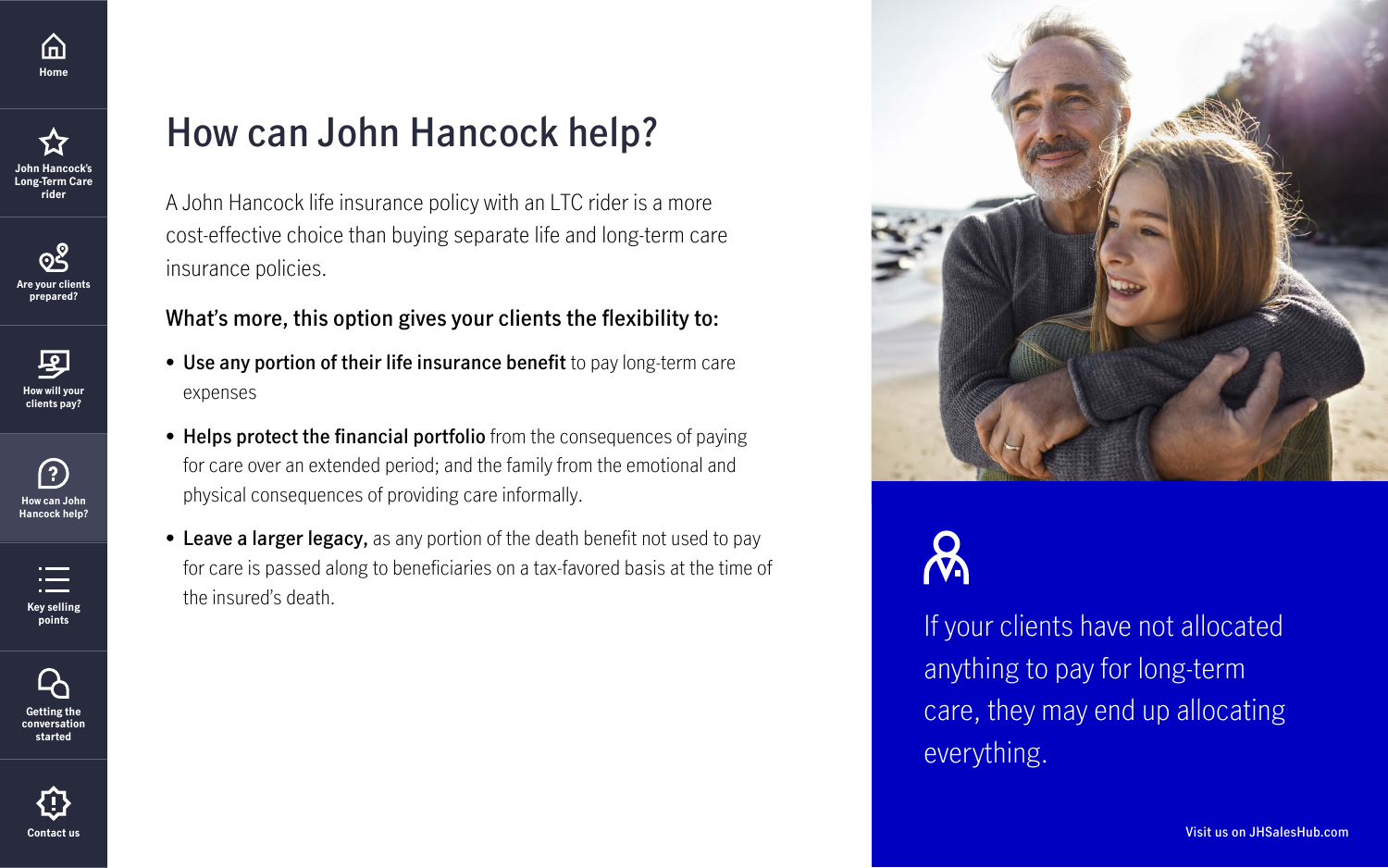## **Key selling points**

### **A competitive solution**

- Our rider rate is set at issue and is guaranteed to never increase. Additionally, when receiving LTC benefits, the policy and rider charges will decrease
- Typically, riders using a reimbursement model are less expensive than those using an indemnity model, and can even offer greater coverage

### **Income tax-free benefits**

- Because we reimburse for qualified LTC expenses, 100% of the benefits are received income-tax-free even when they exceed the IRS per diem limit
- Our maximum monthly benefit amount is \$50,000, four times higher than the IRS per diem limit

### **Benefit preservation**

- Accelerating benefits for costs incurred means clients can extend their coverage period
- Clients can preserve a desired death benefit for their heirs by limiting how much to make available to pay for LTC
- Any LTC benefit not spent on care is paid out as an income-tax-free death benefit

### **Quality and choice of care**

- Your clients have access to professionals with the skills and training needed to safely assist them
- When care is needed, John Hancock can refer clients to Provider Pathway, a resource, referral and consultation service that can negotiate discounted rates with nursing homes and home health care agencies across the country
- Clients can also accelerate up to one maximum monthly benefit to pay for stay-at-home services, which can help them remain in their own homes both more safely and for longer

### **Simplify benefit payment**

- John Hancock customers don't have to be out of pocket or wait for reimbursement
- By assigning benefits, your clients can authorize us to work directly with care providers to obtain invoices and make payments

### **Tailored benefits from Provider Pathway**

Provider Pathway offers a broad range of services to help meet your clients' long-term care needs, including:

- **Developing a service plan**
- **Identifying services in their area**
- **Negotiating access to those services at a reduced rate**

<span id="page-5-0"></span>









**[How will your](#page-3-0)  clients pay?**





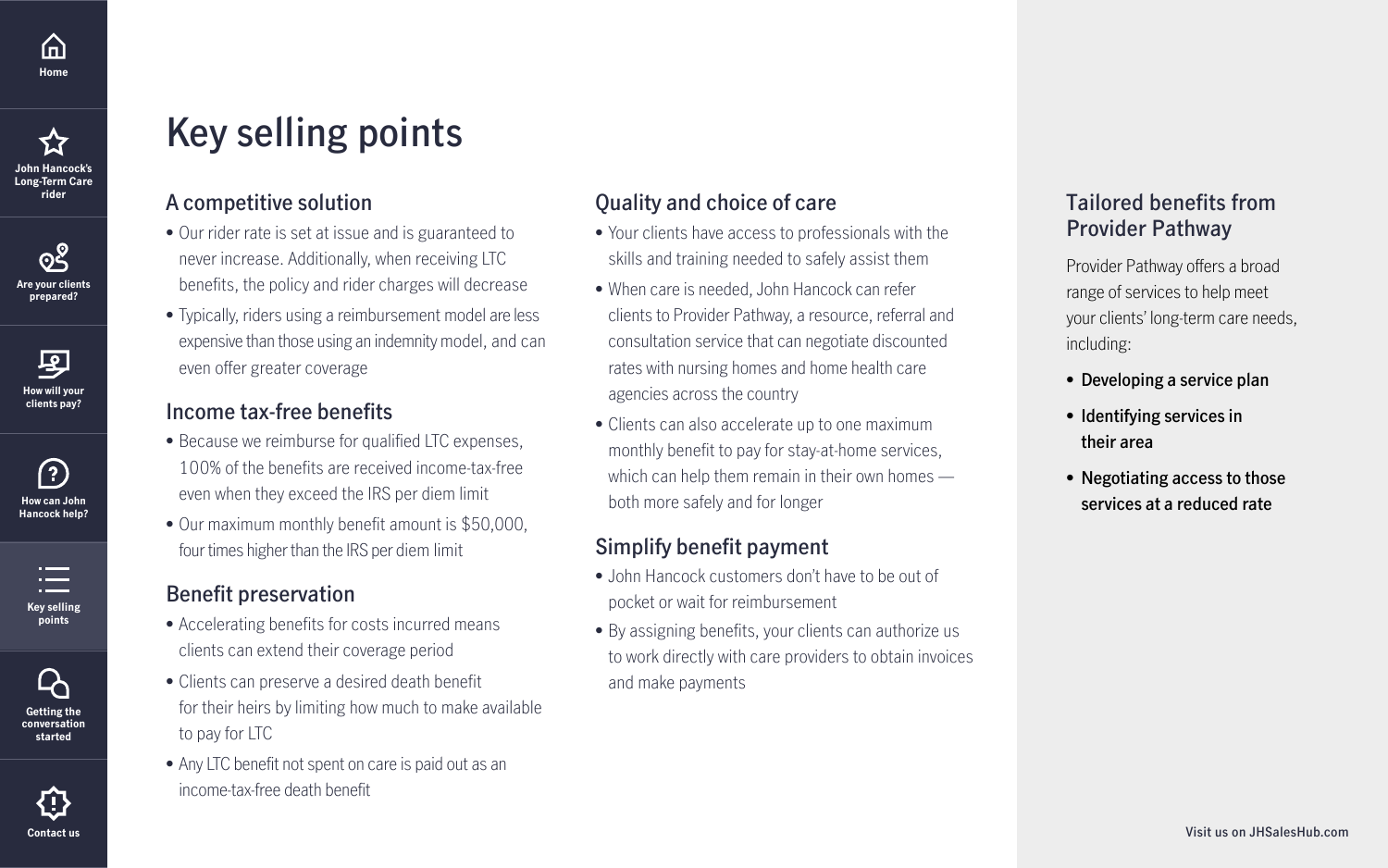### **Getting the conversation started**

**Here are some questions that can help you explore the need for long-term care coverage with your clients:**

### **What's your experience?**

- Have you had an experience with long-term care among your family or close friends?
- What was the impact on the family?
- Did the children have to step in?
- Were they able to bring in outside help?
- How did they pay for it?
- What impact did it have on their retirement portfolio?

- Where would you prefer to receive care if needed?
- Who would provide your care?
- What if your children had to step in to help?
- How will you pay for it?
- How would it affect your retirement income?
- Which or your expenses are discretionary?
- If needed, which asset would you use first?
- What would the tax implications be?
- What impact would this have on your overall retirement/legacy planning?

### **What's your plan?**

Many people have had experience with long-term care, either in their immediate family or among close acquaintances. You can use that connection to get the conversation started, encouraging them to think about what the impact could be to their family and their finances if they don't have a plan. If they have not share what you have learned about the emotional and physical consequences that providing care could have on their family — and the financial consequences that paying for it could have on their plans for a secure retirement.

 $\bigcap$ **How can John [Hancock help?](#page-4-0)**

#### **Bringing it all together**

John Hancock's Long-Term Care rider can help provide protection for both your clients and their finances if a need for long-term care arises in the future. Not only does it give your clients a resource to draw on to help pay for long-term care costs, it also shields their family from the physical, emotional and financial toll of being primary caregivers. What's more, it provides your clients the resources to hire professionals to safely assist them, without having to rely on their family members. Finally, when a portion of your clients' insurance policy is allocated to pay for their long-term care expenses, it also protects their financial plans for a secure retirement.

<span id="page-6-0"></span>